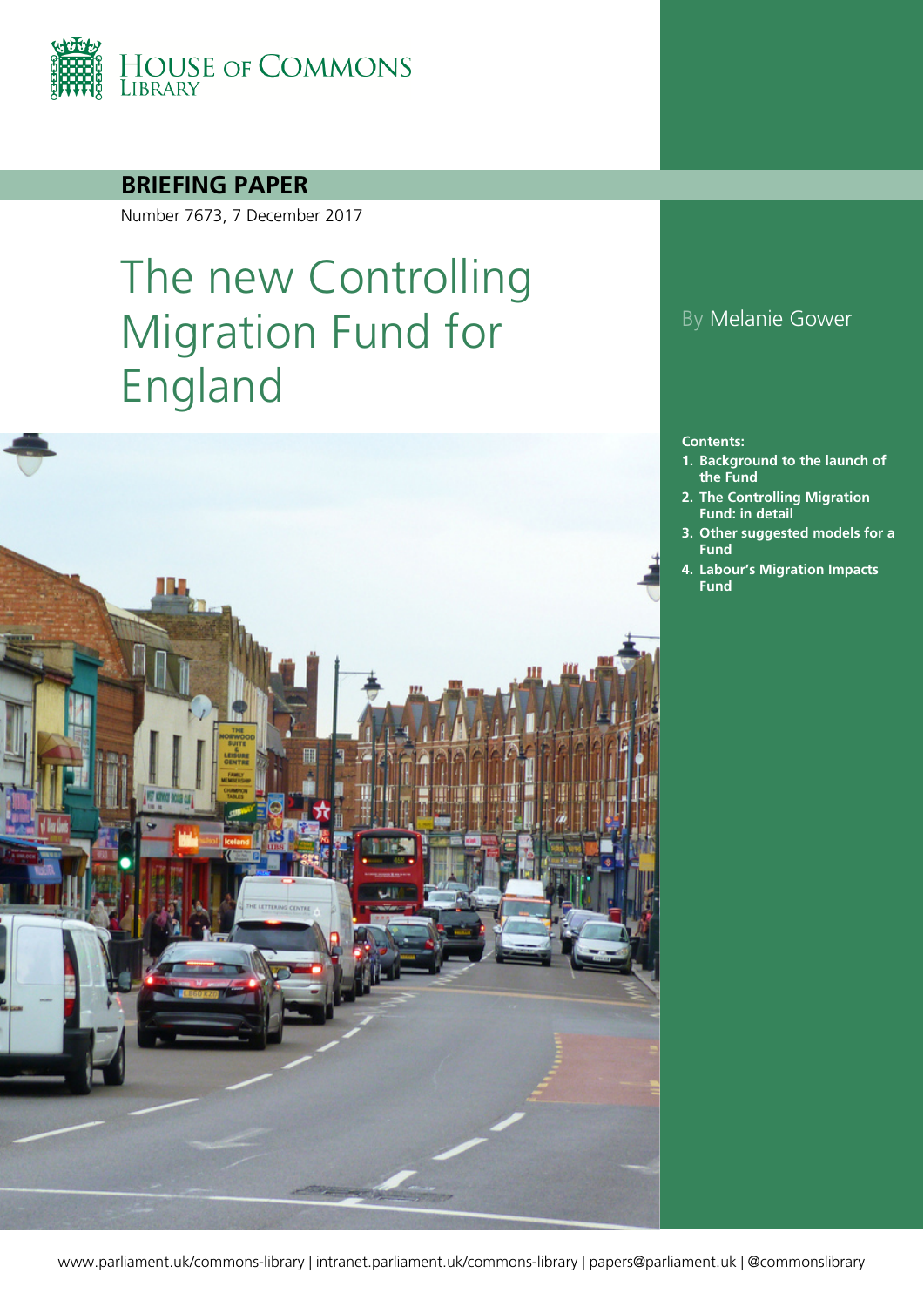## **Contents**

| <b>Summary</b> |                                                                                                                                                                               | 3                     |
|----------------|-------------------------------------------------------------------------------------------------------------------------------------------------------------------------------|-----------------------|
| 1.             | Background to the launch of the Fund<br>Abolition of the Migration Impacts Fund<br>Conservative and Labour manifesto commitments                                              | 4<br>4                |
| 2.             | The Controlling Migration Fund: in detail<br>The local service impacts part<br>The immigration compliance and enforcement part<br>Grants made so far<br>Reactions to the Fund | 5<br>5<br>5<br>6<br>6 |
| 3.             | Other suggested models for a Fund<br>Recent proposals                                                                                                                         | 8<br>q                |
|                | <b>Labour's Migration Impacts Fund</b>                                                                                                                                        |                       |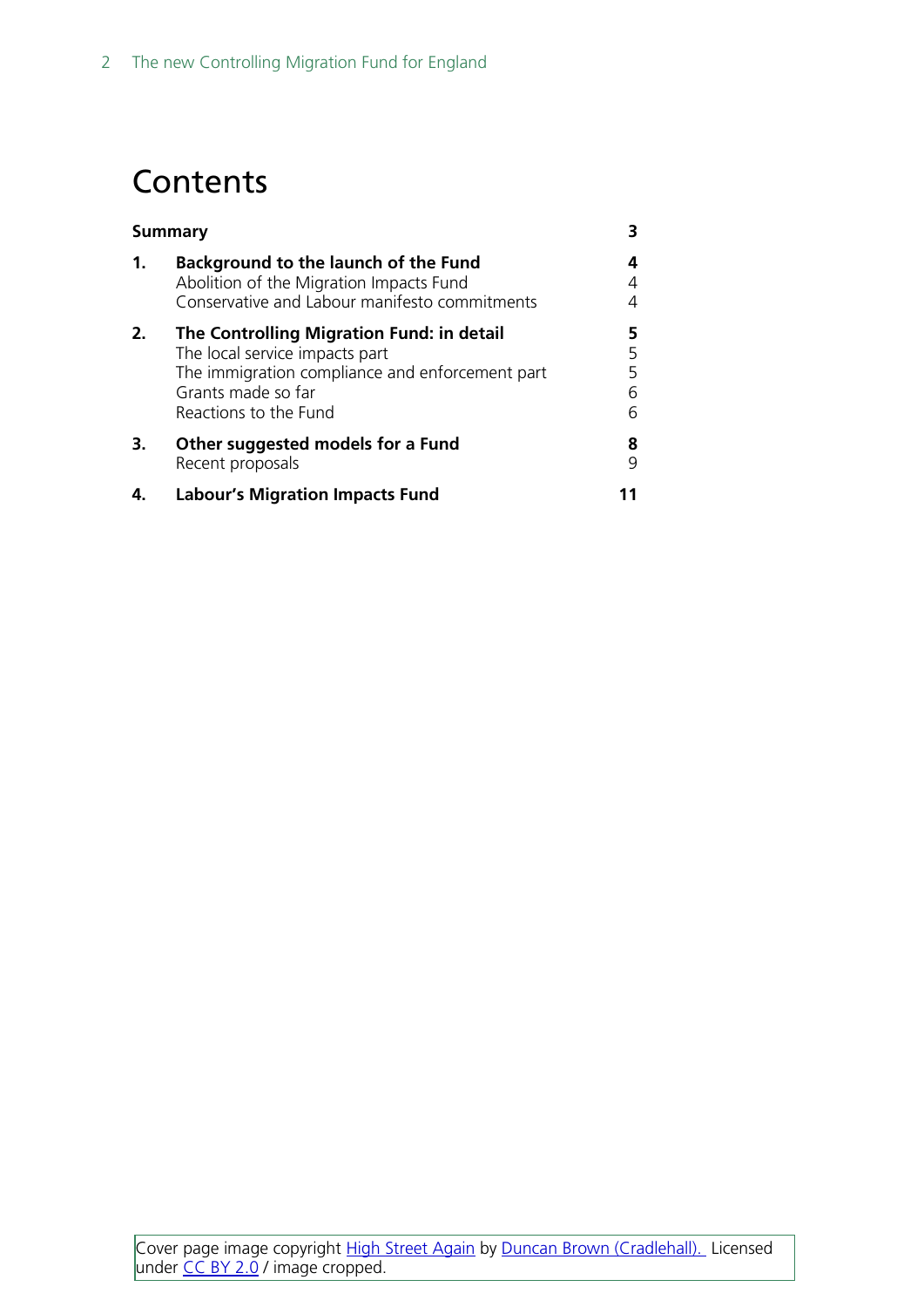## <span id="page-2-0"></span>Summary

#### **The new Controlling Migration Fund for English local authorities**

In November 2016 the Government launched a new 'Controlling Migration Fund' (CMF) for local authorities in England. A total of £140 million will be available over the four financial years from 2016-17 to 2019-20.

The Fund is split into two parts:

- **Local service impacts**: £100m over four years, "to help English local authorities and their communities experiencing high and unexpected volumes of immigration to ease pressures on local services". This part is funded and administered by the Department for Communities and Local Government and consequently is only available to English local authorities.
- **Immigration compliance and enforcement**: £40m over four years, "to direct enforcement action against people in the UK illegally in order to reduce the pressure on local areas" This part of the Fund is managed by the Home Office and is available across the UK.

Local authorities can submit proposals for CMF funding. Central government can also direct CMF funding, such as in response to "strategic priorities … or unexpected emergencies".

#### **How is the Fund different to the old 'Migration Impacts Fund'?**

The Fund effectively replaces the 'Migration Impacts Fund' (MIF), which was launched by Labour in 2009 to assist local communities to manage the transitional impacts of migration on the provision of public services. The MIF was abolished by the Coalition Government in 2010, as a costsaving measure.

The CMF's total budget is the same as the MIF's, and there have been criticisms that this amount is inadequate.

The CMF places a greater emphasis on immigration enforcement and compliance activities compared to the MIF. Also, the local service impacts part is only open to local authorities in England (unlike the MIF). In many other respects the CMF appears to have more in common with the MIF than other models which have been advocated.

#### **What alternative models have been proposed?**

In recent years, think-tanks and policy commentators from across the political spectrum have backed the idea of an immigration impacts fund. Common suggestions include financing this through a levy on immigration applications or through immigrants' tax contributions; devolving responsibility for funding decisions and priorities to local areas; and allowing money to be used to mitigate the effects of increased demand for public services and local infrastructure.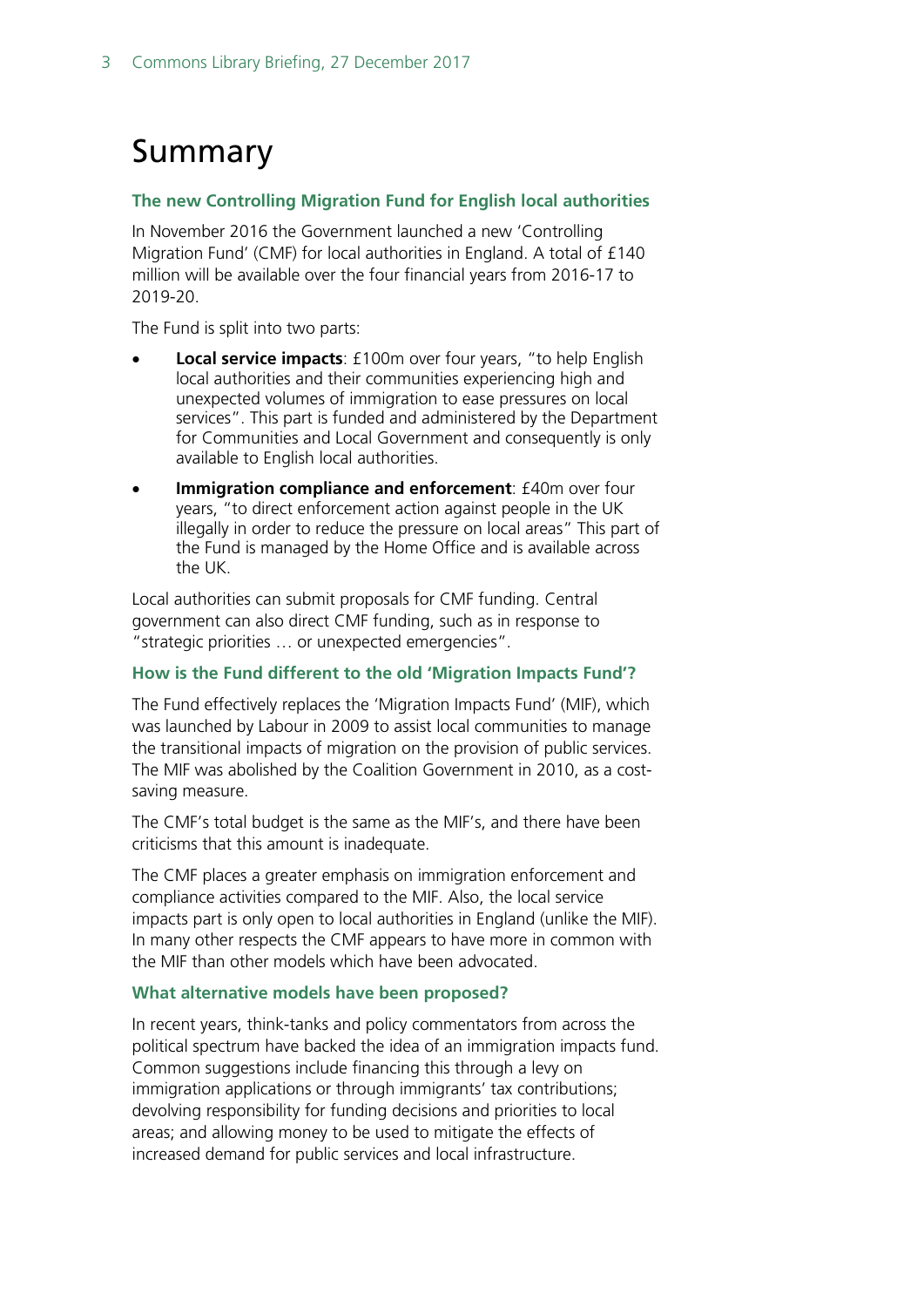## <span id="page-3-0"></span>1. Background to the launch of the Fund

#### <span id="page-3-1"></span>Abolition of the Migration Impacts Fund

Soon after taking office in 2010, the Coalition Government announced that it was abolishing the DCLG-led 'Migration Impacts Fund' (MIF), "in the light of the overall fiscal position". [1](#page-3-3) The Fund, which was worth £35 million per year, had been introduced by the Labour Government in 2009 in order to assist local communities to manage the transitional impacts of migration on the provision of public services.

Although the MIF was closed after two years' operation, the principle of such a funding stream continued to attract support amongst politicians and commentators, partly on the basis that it was a means of addressing public concerns about levels of immigration.<sup>[2](#page-3-4)</sup>

#### <span id="page-3-2"></span>Conservative and Labour manifesto commitments

The Conservative Party's 2015 General Election manifesto committed to introducing a new 'Controlling Migration Fund', "To help communities experiencing high and unexpected volumes of immigration … to ease pressures on services and to pay for additional immigration enforcement."[3](#page-3-5)

The Labour Party's 2017 manifesto also contained plans for a migration fund:

For areas where immigration has placed a strain on public services we will reinstate the Migrant Impact Fund and boost it with a contributory element from the investments required for High Net Worth Individual Visas.<sup>[4](#page-3-6)</sup>

<span id="page-3-4"></span><span id="page-3-3"></span>[HL Deb 22 July 2010 cWA245](http://www.publications.parliament.uk/pa/ld201011/ldhansrd/text/100722w0001.htm#10072237000491)

See, for example, IPPR, *A fair deal on migration for the UK*, 6 March 2014; Brooks, Thom (2015) ['Migration Impacts Reduction Fund',](https://www.dur.ac.uk/resources/law/research/Brooks_MigrationImpactsReductionFund.pdf) Durham Law School Briefing Document, Durham University; British Future, 'High net migration needs practical [response, not distractions',](http://www.britishfuture.org/articles/net-migration-distraction/) 20 May 2015; Bright Blue, *A Balanced Centre-Right* [Agenda on Immigration: a manifesto for immigration](http://www.barrowcadbury.org.uk/wp-content/uploads/2015/04/A-manifesto-for-immigration.pdf), 2015; Policy Exchange, 'Five Point Plan for Immigration [Reform, Prior to Free Movement Change',](http://www.policyexchange.org.uk/media-centre/in-the-news/item/five-point-plan-for-immigration-reform-prior-to-free-movement-change-2?category_id=12) 7 July 2016; NIESR Blog, ['Respecting the will of the British people: immigration policy after leave'](http://www.niesr.ac.uk/blog/respecting-will-british-people-immigration-policy-after-leave#.V5d8c9IrLcs) 24 June 2016; British Future, *[How to Talk About Immigration](http://www.britishfuture.org/wp-content/uploads/2014/11/How-To-Talk-About-Immigration-FINAL.pdf)*, 2014; Politicshome.com, ['Gordon Brown calls for EU fund to support migration-hit](https://www.politicshome.com/news/europe/eu-policy-agenda/brexit/news/75389/gordon-brown-calls-eu-fund-support-migration-hit)  [communities'](https://www.politicshome.com/news/europe/eu-policy-agenda/brexit/news/75389/gordon-brown-calls-eu-fund-support-migration-hit), 25 May 2016

<span id="page-3-5"></span><sup>&</sup>lt;sup>3</sup> Conservative Party, *[The Conservative Party Manifesto 2015](file://hpap03f/DIS/Homedrives/GOWERM/To%20help%20communities%20experiencing%20high%20and)*, p.31<br>4 **Jahour Party**, *The Labour Party Manifesto* 2017 p.28.9

<span id="page-3-6"></span>Labour Party, [The Labour Party Manifesto 2017](http://labour.org.uk/wp-content/uploads/2017/10/labour-manifesto-2017.pdf), p.28-9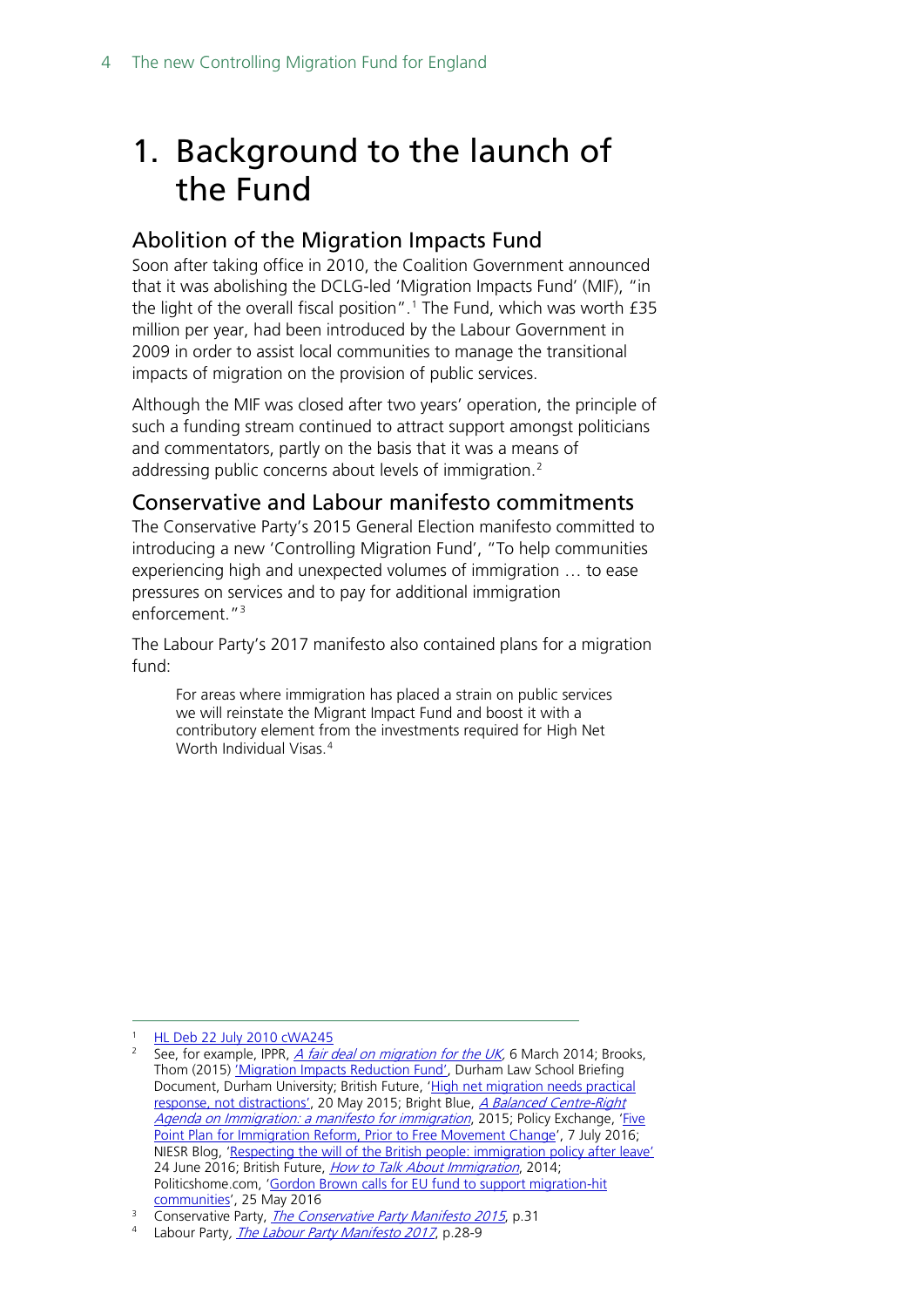## <span id="page-4-0"></span>2. The Controlling Migration Fund: in detail

In November 2016 the Government published [a prospectus for the new](https://www.gov.uk/government/publications/controlling-migration-fund-prospectus)  ['Controlling Migration Fund'](https://www.gov.uk/government/publications/controlling-migration-fund-prospectus) (CMF). A total of £140 million in funding (equivalent to £35m each year) will be available over the four financial years from 2016-17 to 2019-20. [5](#page-4-3)

The Fund is split into two parts:

- Local service impacts part: £100m over four years, "to help English local authorities and their communities experiencing high and unexpected volumes of immigration to ease pressures on local services". This part is funded and administered by DCLG.<sup>[6](#page-4-4)</sup>
- Immigration compliance and enforcement part: £40m over four years, "to direct enforcement action against people in the UK illegally in order to reduce the pressure on local areas["7](#page-4-5) This part of the Fund is managed by the Home Office.

Local authorities can submit proposals for CMF funding. Central government can also direct CMF funding decisions, for example in response to "strategic priorities ... or unexpected emergencies".<sup>8</sup> In this way, some CMF funding has already been made available to local authorities caring for unaccompanied asylum seeking children.<sup>[9](#page-4-7)</sup>

The CMF's greater emphasis on immigration enforcement and compliance activities, and the requirement for proposals to be of primary benefit to the established resident community, are points of difference with its predecessor.

#### <span id="page-4-1"></span>The local service impacts part

This part of the Fund is only available to local authorities in England because it comes from DCLG England-only funding. Funding for other parts of the UK has been devolved.<sup>[10](#page-4-8)</sup>

Successful bids must demonstrate a benefit to the "established resident community" in the first instance. The bids can include measures to support wider community cohesion and the integration of recent legal migrants, but cannot be of direct benefit to illegal migrants.

The Fund is not intended to duplicate mainstream funding, for example in relation to health services or school places.

<span id="page-4-2"></span>The immigration compliance and enforcement part

This part of the Fund is available to local authorities across the UK.

It aims to develop existing engagement and joint working between local authorities and the Home Office's local Immigration Compliance and Enforcement (ICE) teams on issues associated with illegal immigration,

- <span id="page-4-4"></span><span id="page-4-3"></span><sup>6</sup> Personal communication with DCLG official, 13 December 2017
- <sup>7</sup> Prospectus, para 5
- <span id="page-4-6"></span><span id="page-4-5"></span><sup>8</sup> Para 6

The prospectus does not clarify how the CMF is funded.

<span id="page-4-8"></span><span id="page-4-7"></span><sup>9</sup> FAQs, p.3; [Written Question 108206,](http://www.parliament.uk/written-questions-answers-statements/written-question/commons/2017-10-17/108206) answered 25 October 2017

<sup>10</sup> Personal communication with DCLG official, 13 December 2017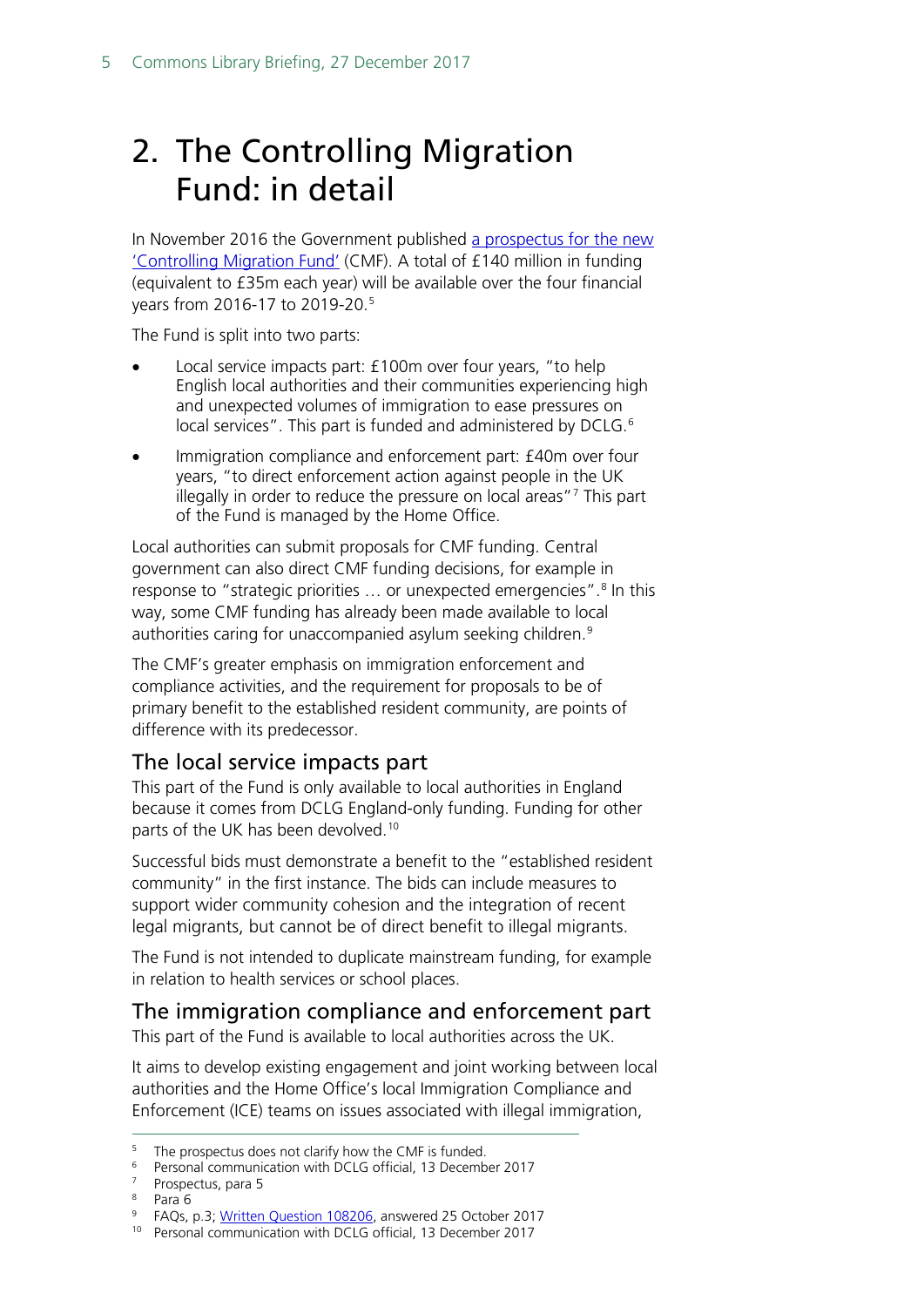such as rogue landlords, rough sleeping by illegal migrants and employers' non-compliance with right to work checks.

Local authorities do not need to make a formal bid to the Home Office for funds. Rather, they are encouraged to request support informally through their local ICE team. ICE support will be provided through the Fund "where evidence is presented that enforcement action is appropriate and is a priority for ICE".[11](#page-5-2)

Local Government Associations across the UK also have the opportunity to influence the priorities for the work conducted under the CMF's enforcement strand, through quarterly meetings with Home Office officials.[12](#page-5-3)

#### <span id="page-5-0"></span>Grants made so far

The first two waves of grant funding (totalling £15 million and £18 million respectively) were announced [in July](https://www.gov.uk/government/news/local-councils-to-receive-15-million-in-extra-funding) and [November](https://www.gov.uk/government/news/18-million-extra-funding-for-council-services) 2017.

An ['allocation table' published on GOV.UK](https://www.gov.uk/government/uploads/system/uploads/attachment_data/file/658707/CMF_allocations_announcement.pdf) provides details of the grants made so far. According to a recent PQ, 88 out of 94 bids were approved by ministers. Most of these were related to rogue landlords, community cohesion/integration, the use of English, and data collection. More proposals are due to be considered in January 2018.<sup>[13](#page-5-4)</sup>

#### <span id="page-5-1"></span>Reactions to the Fund

As was the case with the MIF, the size of the CMF's budget has been criticised as inadequate. The [TUC described](https://www.tuc.org.uk/news/government-fund-tackle-migration-impacts-little-more-ministerial-spare-change-says-tuc) the overall size of the Fund as "little more than ministerial spare change", pointing out that it is much less than migrants' annual net contribution to UK tax receipts:

But English local authorities will have to split just £25m a year between them – a fraction of a percent (0.02%) of local authority budgets, and a tiny proportion of the net £2 billion that migrant workers bring to the UK exchequer every year.

A 2016 [comment piece](https://infacts.org/rudds-migration-fund-part-hardline-policy/) on the anti-Brexit In Facts website by Jonathan Carr-West, Chief Executive of the Local Government Information Unit (a think-tank for member local authorities) made a similar point about the amount of money being offered to local government:

(…) Extra money is always welcome, but it is important to see Rudd's fund in the wider local government budget context. First, given an overall [annual spend by local authorities of £94 billion,](https://www.gov.uk/government/uploads/system/uploads/attachment_data/file/532932/RA_Budget_2016-17_Statistical_Release.pdf) £140 million will barely touch the sides. Second, that as by far the fastest growing part of that expenditure is adult social care, many local authorities will be more worried about the internal migration of ageing Brits than they are by non-UK nationals

He also highlighted some potential drawbacks to the Fund's design:

Further, local government does not control many key services. Broadly speaking migration puts most pressure on housing, school places and access to primary health care. Housing is a council budget, but school places are increasingly outside council control

<span id="page-5-2"></span> <sup>11</sup> Para 14

<span id="page-5-4"></span><span id="page-5-3"></span><sup>12</sup> Para 15

<sup>13</sup> [Written Question 112813,](http://www.parliament.uk/written-questions-answers-statements/written-question/commons/2017-11-14/112813) answered on 22 November 2017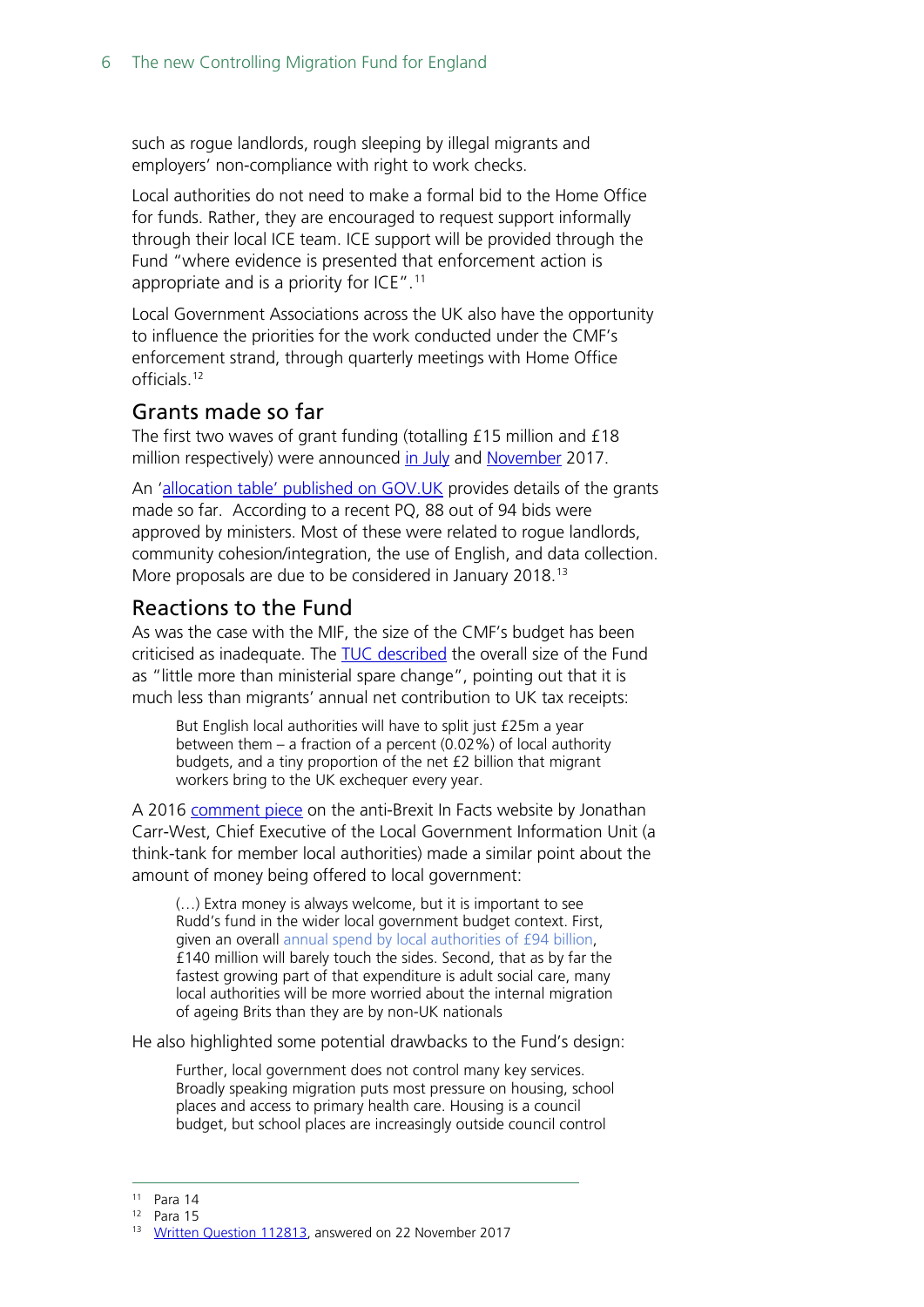#### 7 Commons Library Briefing, 27 December 2017

as more schools become academies. Primary health, such as GPs, is completely outside local government control.

(…) An effective migration fund must be part of a broader reform of how public service budgets join up within local areas and how local government funding is driven by local circumstances (…)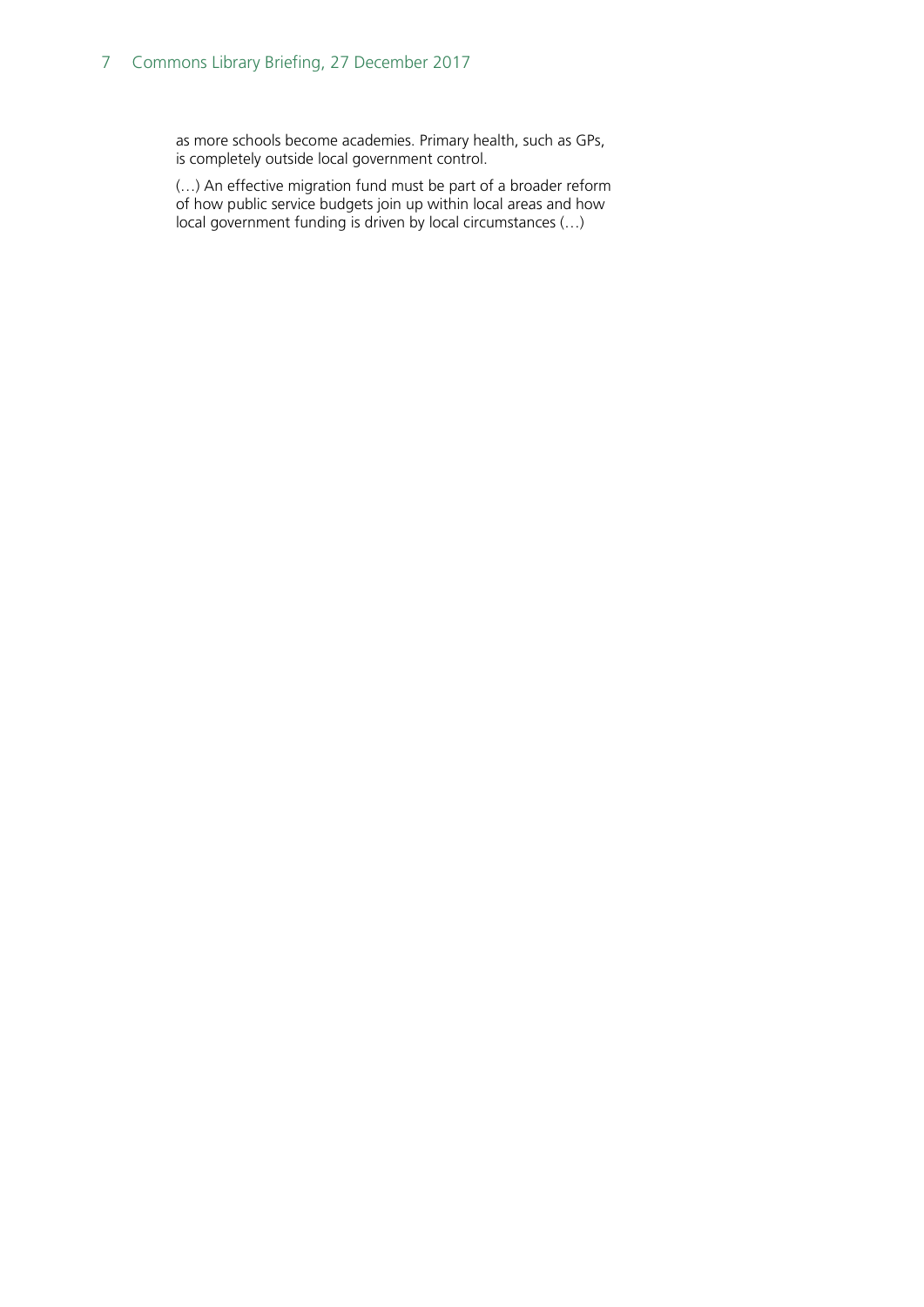## <span id="page-7-0"></span>3. Other suggested models for a Fund

In recent years, think-tanks and policy commentators from across the political spectrum have backed the idea of a fund to alleviate the local impacts of immigration.<sup>14</sup> The CMF appears to have more in common with its predecessor (the MIF), in terms of its budget, design and scope, than many of the other models which have been suggested.

Common themes in the literature on migration impact funds include:

- The need for a significant increase in the amount of funding available.
- Suggestions to finance a fund through a levy on immigration applications, to be paid by immigrants or their employers, or through immigrants' tax contributions.
- The need for more responsive mechanisms for allocating funding to local areas, such as by automatically channelling it to areas most in need (underpinned by better data collection and monitoring of local population changes).
- Greater local involvement and influence over funding decisions and priorities.
- Allowing money to be used to mitigate the effects of increased demand for public services and local infrastructure, such as schools, healthcare and housing.
- The importance of attracting widespread publicity for the Fund and local funding decisions.

Writing for **Policy Exchange** after the EU referendum, David Goodhart identified a new migration fund with a significantly larger budget as one of the ways that immigration policy should respond to the referendum result:

(…). At the heart of the new department should be a beefed up Migration Impacts Fund (MIF). (…). In its earlier incarnation it had a tiny budget of around 35m a year. That should be increased ten-fold. And local authorities (and others) should bid for funds after providing solid evidence of infrastructure pinch points—to smooth the rapid expansion of school places, for GPs surgeries and A&E departments under particular pressure and even for

<span id="page-7-1"></span><sup>&</sup>lt;sup>14</sup> See, for example, IPPR, *A fair deal on migration for the UK*, 6 March 2014; Brooks, Thom (2015) ['Migration Impacts Reduction Fund',](https://www.dur.ac.uk/resources/law/research/Brooks_MigrationImpactsReductionFund.pdf) Durham Law School Briefing Document, Durham University; British Future, 'High net migration needs practical [response, not distractions',](http://www.britishfuture.org/articles/net-migration-distraction/) 20 May 2015; Bright Blue, *A Balanced Centre-Right* [Agenda on Immigration: a manifesto for immigration](http://www.barrowcadbury.org.uk/wp-content/uploads/2015/04/A-manifesto-for-immigration.pdf), 2015; Policy Exchange, 'Five [Point Plan for Immigration Reform, Prior to Free Movement Change',](http://www.policyexchange.org.uk/media-centre/in-the-news/item/five-point-plan-for-immigration-reform-prior-to-free-movement-change-2?category_id=12) 7 July 2016; NIESR Blog, ['Respecting the will of the British people: immigration](http://www.niesr.ac.uk/blog/respecting-will-british-people-immigration-policy-after-leave#.V5d8c9IrLcs) policy after leave' 24 June 2016; British Future, *[How to Talk About Immigration](http://www.britishfuture.org/wp-content/uploads/2014/11/How-To-Talk-About-Immigration-FINAL.pdf)*, 2014; Politicshome.com, ['Gordon Brown calls for EU fund to support migration-hit](https://www.politicshome.com/news/europe/eu-policy-agenda/brexit/news/75389/gordon-brown-calls-eu-fund-support-migration-hit)  [communities'](https://www.politicshome.com/news/europe/eu-policy-agenda/brexit/news/75389/gordon-brown-calls-eu-fund-support-migration-hit), 25 May 2016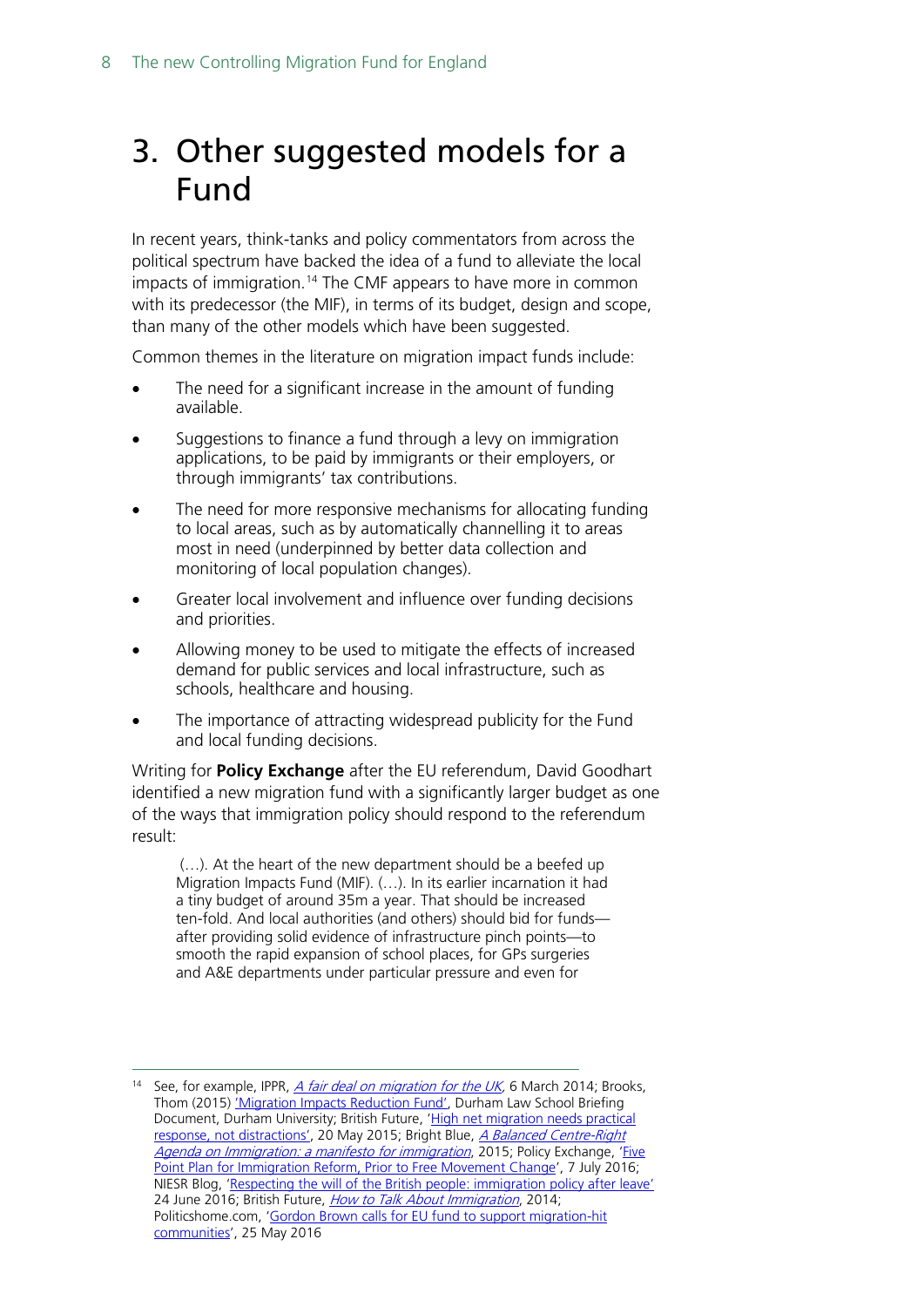public housing. And the MIF needs a good PR chief, every grant should be plastered all over the local media.<sup>[15](#page-8-1)</sup>

Jonathan Portes, writing around the same time for the **NIESR**, made a similar point:

[The Government] needs to take immediate action to address legitimate local concerns over the impact of migration on public services. (…). This should include the establishment of a proper, and properly funded, Migration Impact Fund (MIF). The earlier MIF (ended after the 2010 election) was both underfunded and underpublicised, and hence did little to address legitimate public concerns. A new MIF should be quasi-automatic, channelling funds to the NHS, schools and councils at a local level, based on timely local data on the scale of migration (using, for example, National Insurance numbers and GP registrations). Its existence and the flow of money should be well publicised.<sup>[16](#page-8-2)</sup>

#### <span id="page-8-0"></span>Recent proposals

The **TUC** [is advocating a](https://www.tuc.org.uk/sites/default/files/A%20fairer%20deal%20on%20migration.pdf) 'revitalised Migration Impacts Fund' with a budget at least twice the size of the CMF. It argues that local funding allocations should not be simply based on overall levels of immigration, but also include:

… social indicators such as levels of unemployment. Many of the areas with the highest levels of absolute migration have already been assisted by successive governments … The Migration Impacts Fund would instead address those areas particularly affected by the pace of change in the numbers of migrants living in that community, which often voted most strongly for Leave.

It endorses giving a variety of actors at local level responsibility to make funding decisions, based on their own identified priorities. These priorities could include providing support for local public services, housebuilding and housing enforcement, enforcing employment law and supporting measures to boost local employment and training.

The [final report](http://d3n8a8pro7vhmx.cloudfront.net/themes/570513f1b504f500db000001/attachments/original/1504379228/TC0016_AAPG_Integration_not_Demonisation_Report.pdf?1504379228) of the **APPG on Social Integration's** inquiry into the integration of immigrants called for the creation of an 'Integration Impact Fund', "to finance integration policy actions in areas whose population includes large numbers of new immigrants or which are characterised by pronounced ethnic division". This fund would incorporate the CMF (and money raised through the Immigration Health Surcharge applied to visa applications):

This fund should be amalgamated with and absorb the government's Controlling Migration Fund – in part to avoid the duplication of labour within government, but also to provide a less politically charged name for a funding stream which should exist, first and foremost, to strengthen communities. This combined fund should, furthermore, encompass revenue and capital expenditure – as some effects of immigration can only be addressed through capital funding – and, in contrast to the system currently used in the case of Controlling Migration Fund, be apportioned chiefly on the basis of need rather than through a competitive bidding system. As immigrants make national and

<span id="page-8-1"></span><sup>&</sup>lt;sup>15</sup> Policy Exchange, 'Five Point Plan for Immigration Reform, Prior to Free Movement [Change',](http://www.policyexchange.org.uk/media-centre/in-the-news/item/five-point-plan-for-immigration-reform-prior-to-free-movement-change-2?category_id=12) 7 July 2016

<span id="page-8-2"></span><sup>&</sup>lt;sup>16</sup> NIESR Blog, ['Respecting the will of the British people: immigration policy after leave'](http://www.niesr.ac.uk/blog/respecting-will-british-people-immigration-policy-after-leave#.V5d8c9IrLcs) 24 June 2016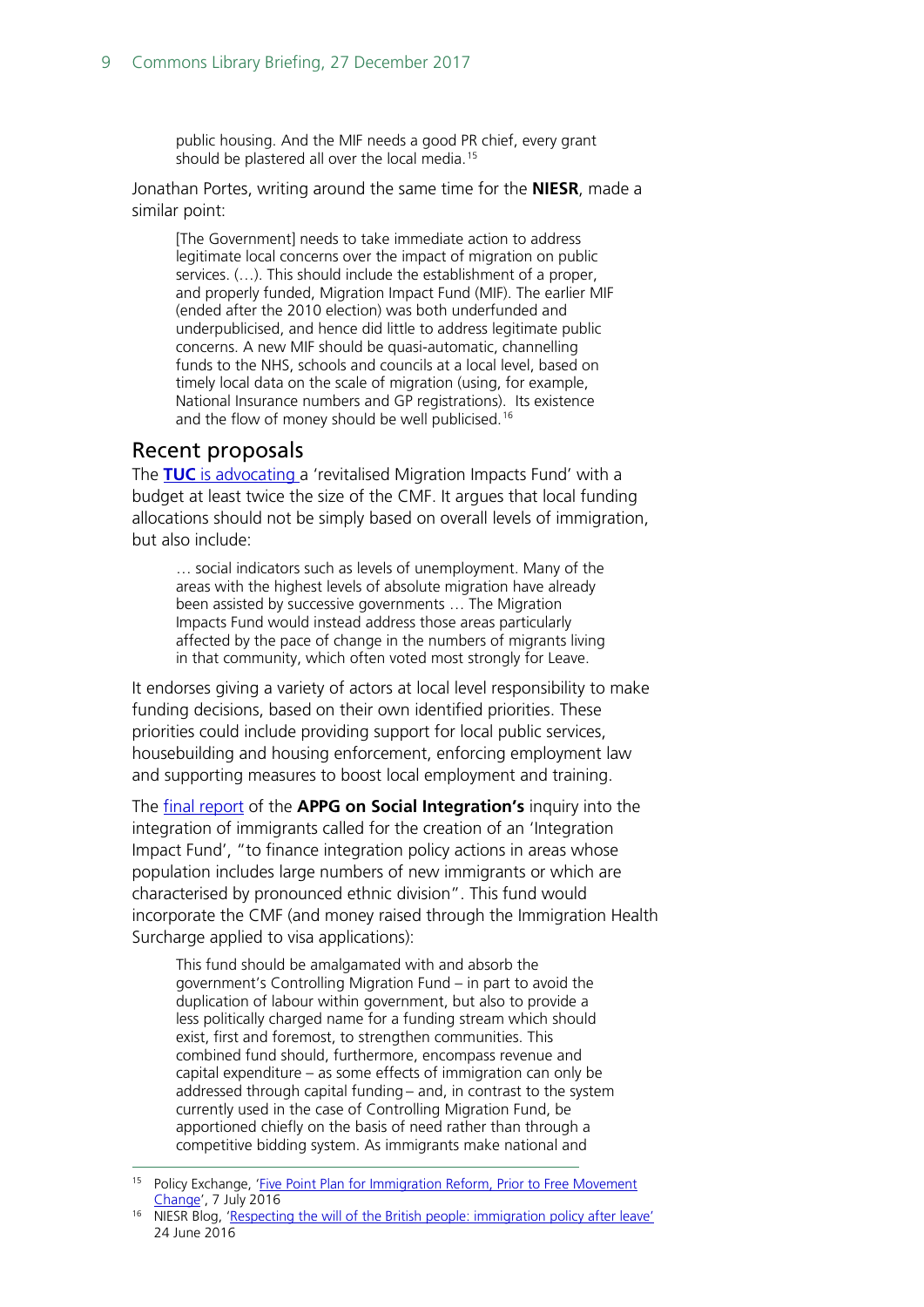local tax contributions that are roughly comparable to the cost of the services and benefits they receive, this would in any case reflect a proportionate approach to determining funding priorities. The government should, on a related note, take care to present this funding boost as a re-investment of the financial contribution to the UK economy made by immigrants so as to counter the pernicious and fallacious stereotype that immigrants are a drain on public services.

It also backed the idea of allocating funding proactively, in advance of anticipated increases in demand:

This APPG believes, moreover, that serious consideration should be given to David Goodhart's suggestion that the government should conduct an 'immigration audit' on any and all public service cuts made in future, and would suggest that policymakers should additionally consider investing in integration measures so as to offset any negative impacts identified. In this scenario, a proportionate financial contribution might be made by the Treasury to the Integration Impact Fund. The scrapping of the nursing bursary is, for example, very likely to lead to the NHS being more reliant on immigrant nurses in the short to medium term. The same can be said for paramedics, care workers and teaching staff in shortage subjects.

This proposal touches on a broader point – to the extent that the Integration Impact Fund might be designed so as to proactively direct funding to local authorities prior to expected population growth and change, rather than to react to instances of underfunding and cohesion challenges as these arise, this effect should be maximised. In this respect, policymakers might look to the example of the Canadian Federal Government's Welcoming Communities initiatives, through which provincial and local government bodies were supported to enact strategic infrastructural improvements and run initiatives promoting positive attitudes towards cultural diversity in advance of anticipated (indeed, hoped for) waves of immigration.<sup>[17](#page-9-0)</sup>

<span id="page-9-0"></span><sup>&</sup>lt;sup>17</sup> APPG on Social Integration, [Integration not Demonisation,](http://d3n8a8pro7vhmx.cloudfront.net/themes/570513f1b504f500db000001/attachments/original/1504379228/TC0016_AAPG_Integration_not_Demonisation_Report.pdf?1504379228) August 2017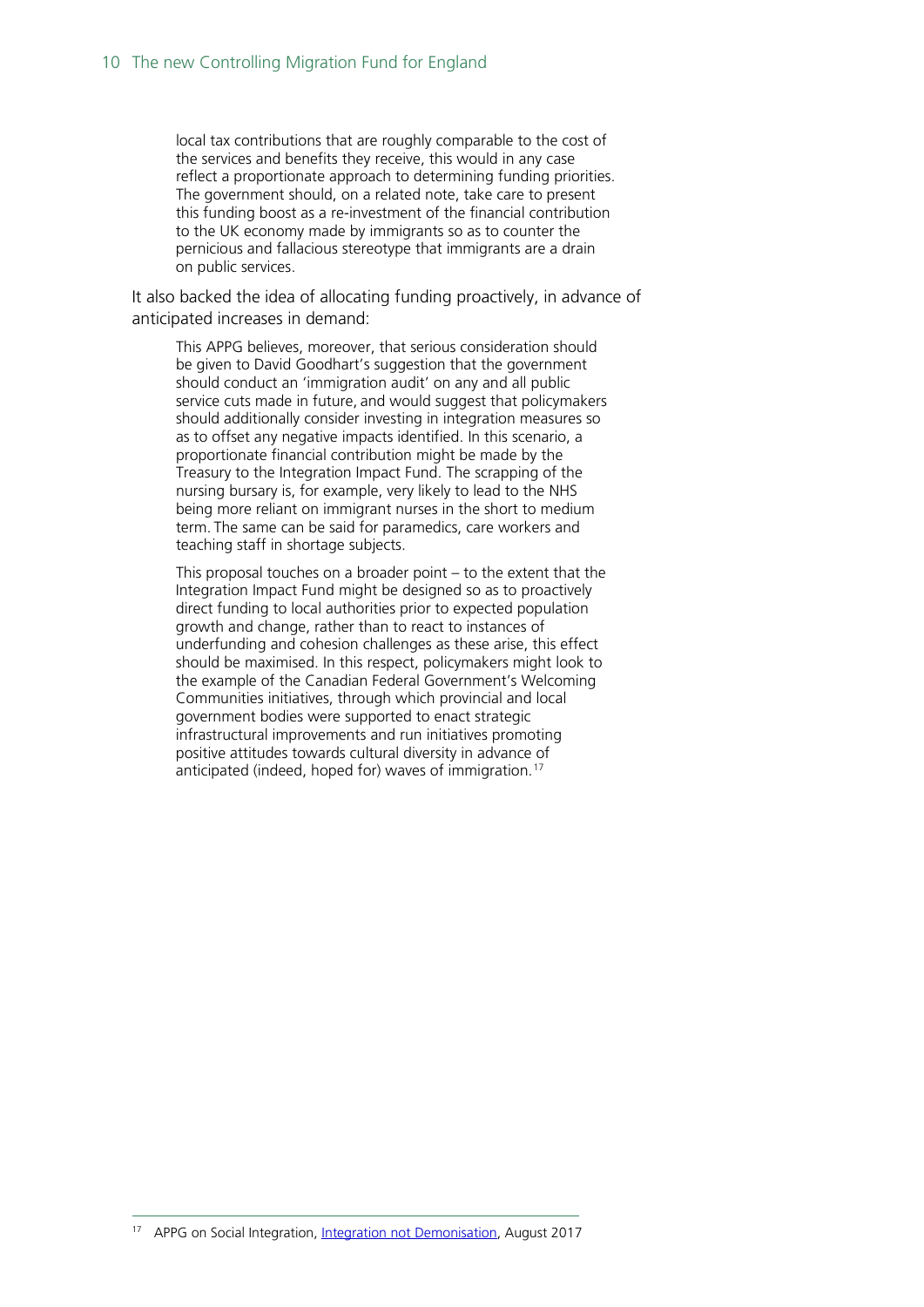## <span id="page-10-0"></span>4. Labour's Migration Impacts Fund

#### Why was the Fund introduced?

The then Labour Government first announced plans for a Migration Impacts Fund (MIF) in 2008.<sup>[18](#page-10-1)</sup> The purpose of the Fund was to assist local communities to manage the transitional impacts of migration on the provision of public services. For some time, and particularly since the expansion of the EU in 2004, local authorities had been voicing concerns that funding formulae and national statistics were failing to accurately reflect changes in population patterns at local level, especially where change had been particularly fast.

#### How was it financed and how much money was made available?

The fund was financed by non-EEA migrants: a compulsory £50 levy was applied to most types of immigration application fee.[19](#page-10-2)

£35million was available through the Fund for each of the financial years 2009-10 and 2010-11.[20](#page-10-3) More specific details about the Fund were announced on 19 March 2009 in a cross-government strategy for managing the impacts of migration:

We are creating the migration impacts fund which will be made available to public services to promote innovative ways of managing these pressures and support their local communities. Local authorities and schools, colleges, police and the NHS will all be eligible to receive funding.

The fund will be paid for by increases to migrant fees and will operate for the next two years. It will provide £35 million for 2009/10 and – subject to a review in the autumn of the economic position and the migrant fees being received – a similar amount in 2010/11.The fund will be targeted at migration-related pressures identified by local areas through their local strategic partnership (LSP) and by their regional government office.

All regions of England will receive a proportion of the fund, with the amount each receives weighted towards regions where international migration has had the greatest impact. These weightings are based on ONS population projections showing levels of inward migration to each region as a proxy for the impact of international migration, with consideration also given to the experience a region has in dealing with migration.

 $\left(\ldots\right)$ 

Scotland, Wales and Northern Ireland will receive £2.973 million, £1.727 million and £0.978 million respectively from the Migration Impacts Fund. This allocation has been determined according to

<span id="page-10-3"></span><span id="page-10-2"></span><sup>20</sup> [HC Deb 2 March 2010 c1148W](http://www.publications.parliament.uk/pa/cm200910/cmhansrd/cm100302/text/100302w0034.htm#10030317000049)

<span id="page-10-1"></span><sup>&</sup>lt;sup>18</sup> Border and Immigration Agency, *The Path to Citizenship: Next steps in reforming the* [immigration system](http://webarchive.nationalarchives.gov.uk/20100303145830/http:/www.ukba.homeoffice.gov.uk/sitecontent/documents/aboutus/consultations/pathtocitizenship/), February 2008, p.35

 $19$  Separate contributions had to be made for each dependant on an application.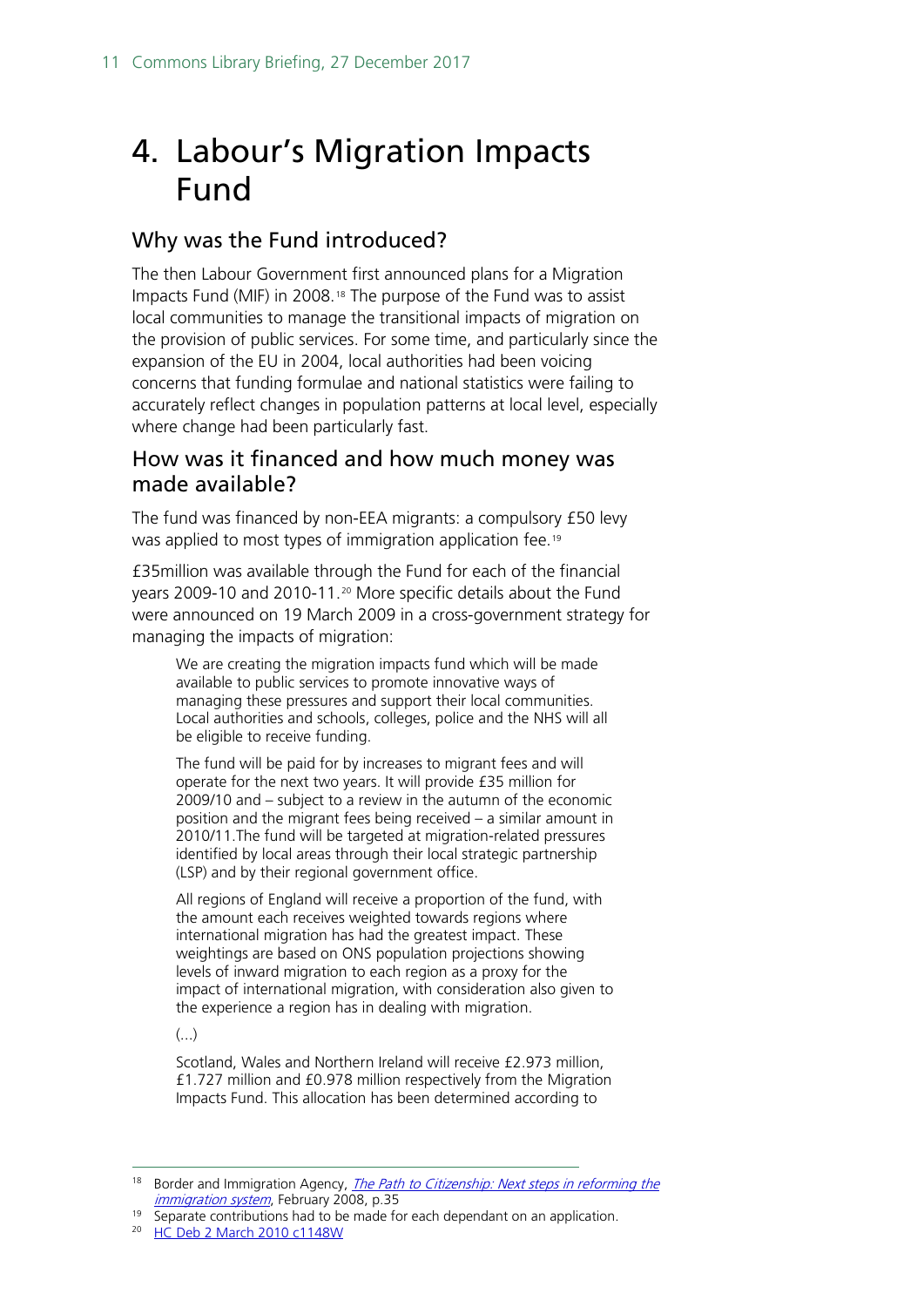Barnett principles and the devolved administrations will determine how these amounts are allocated.<sup>[21](#page-11-0)</sup>

The Scottish Government received £2.973 million from the Fund in 2009-10 and £1.18 million in 2010-11.<sup>[22](#page-11-1)</sup>

#### What types of projects were eligible for funding?

Projects bidding for money were required "to demonstrate that they are directly targeted at managing pressures on public services, to the benefit of the settled community where those pressures relate to the transitional impacts of migration."[23](#page-11-2) At the time of launch, the Department for Communities and Local Government (DCLG) suggested some examples of the types of project which may be eligible for funding. These included the provision of ESOL services, local authority enforcement activities in relation to private rented sector landlords, campaigns to increase GP registration amongst migrants to avoid unnecessary use of emergency services, and the provision of support teachers.

Funding bids were submitted by Local Strategic Partnerships and assessed by Regional Government Offices. The final funding decisions were taken by the Secretary of State for Communities and Local Government.[24](#page-11-3)

Details of the projects in receipt of MIF funding were published in a deposited paper [\(DEP 2010-0565\)](http://deposits.parliament.uk/).

A PQ answered in March 2010 provided a breakdown of payments made to local authorities in 2009-10 and 2010-11 [\(HC Deb 2 March](http://www.publications.parliament.uk/pa/cm200910/cmhansrd/cm100302/text/100302w0034.htm)  [2010 c1148-51W\).](http://www.publications.parliament.uk/pa/cm200910/cmhansrd/cm100302/text/100302w0034.htm)

#### Summer 2010: The Fund is abolished

The Coalition Government confirmed that it was abolishing the Fund in an answer to a PQ in July 2010:

The purpose of the Migration Impacts Fund was to alleviate the impacts of immigration on local public services, rather than to support migrants themselves.

In the light of the overall fiscal position and the need for urgent action to tackle the deficit the Government concluded that it was not a priority funding stream.

At the same time, the Government have protected core local government spending, reduced ringfencing and ended costly central reporting requirements. These changes mean local authorities themselves will be able in future to decide how best to address the impacts of immigration on their areas.<sup>[25](#page-11-4)</sup>

<span id="page-11-0"></span><sup>&</sup>lt;sup>21</sup> Department for Communities and Local Government, Managing the Impacts of [Migration: Improvements and Innovations](http://www.communities.gov.uk/publications/communities/migrationimpactupdate), 19 March 2009, p.37 - 38

<span id="page-11-1"></span><sup>22</sup> [HC Deb 27 January 2011 c434W](http://www.publications.parliament.uk/pa/cm201011/cmhansrd/cm110127/text/110127w0002.htm#11012776000141)

<span id="page-11-2"></span><sup>&</sup>lt;sup>23</sup> Department for Communities and Local Government, Managing the Impacts of [Migration: Improvements and Innovations](http://www.communities.gov.uk/publications/communities/migrationimpactupdate), 19 March 2009, p.39

<span id="page-11-4"></span><span id="page-11-3"></span><sup>24</sup> [HC Deb 2 March 2010 c1148 –51W](http://www.publications.parliament.uk/pa/cm200910/cmhansrd/cm100302/text/100302w0034.htm)

<sup>&</sup>lt;sup>25</sup> [HL Deb 22 July 2010 cWA245](http://www.publications.parliament.uk/pa/ld201011/ldhansrd/text/100722w0001.htm#10072237000491)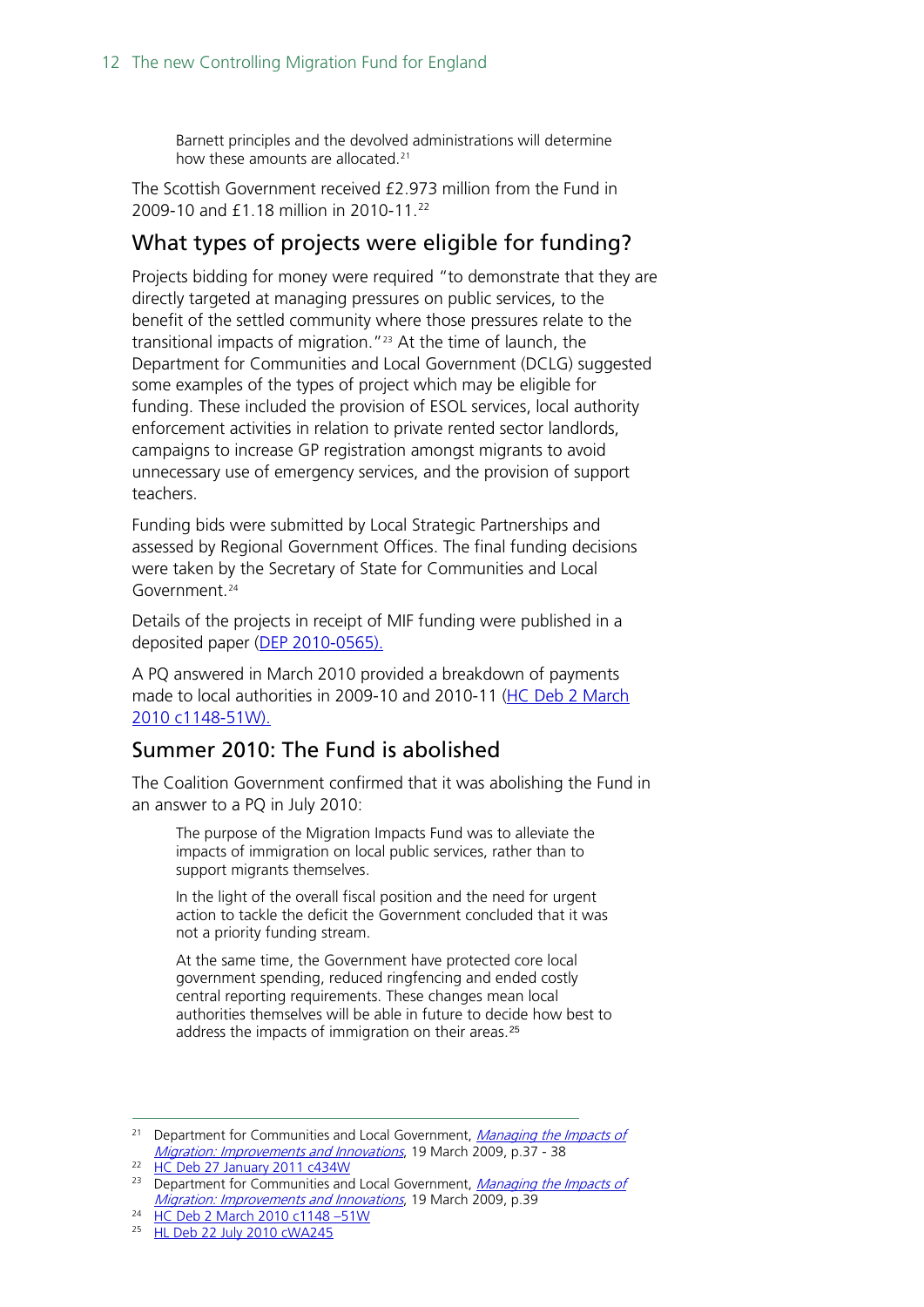The Fund closed on 1 October 2010.<sup>[26](#page-12-0)</sup> According to an article in *The* Guardian, DCLG officials had described the Fund as "ineffective", and said that abolishing it would save £16.25m.<sup>27</sup>

A PQ answered in 2013 reiterated these arguments, and said that the Coalition Government was pursuing "an alternative approach of introducing stronger controls on immigration and addressing the "pull" factors that previously led to unsustainable impacts on this country", as well as an integration strategy to bring together disparate communities.[28](#page-12-2)

Unsurprisingly, some migrants' rights organisations criticised the decision to close the Fund, arguing that it was self-financing.[29](#page-12-3) There was no subsequent reduction in immigration application fees.<sup>[30](#page-12-4)</sup>

<span id="page-12-0"></span><sup>&</sup>lt;sup>26</sup> HC Deb [14 October 2010](http://www.publications.parliament.uk/pa/cm201011/cmhansrd/cm101014/text/101014w0002.htm#10101423000115) c405W

<span id="page-12-1"></span><sup>&</sup>lt;sup>27</sup> The Guardian, ["Fund to ease impact of immigration scrapped by stealth"](http://www.guardian.co.uk/uk/2010/aug/06/fund-impact-immigration-scrapped), 6 August 2010. Projects reportedly received funding from the Fund for the first six months of

<sup>2010-11.&</sup>lt;br><sup>28</sup> [HL Deb 11 December 2013 cWA126](http://www.publications.parliament.uk/pa/ld201314/ldhansrd/text/131211w0001.htm#13121187000367)

<span id="page-12-3"></span><span id="page-12-2"></span><sup>&</sup>lt;sup>29</sup> See, for example, TUC Touchstone blog, "CutsWatch#197, £50m Migration Impacts [Fund"](http://www.touchstoneblog.org.uk/2010/08/cuts-watch-197-50m-migration-impacts-fund/), 12 August 2010

<span id="page-12-4"></span><sup>&</sup>lt;sup>30</sup> HC Deb 9 September 2010 c23 - 28WS. The Immigration and Nationality (Cost Recovery Fees) (No.2) Regulations 2010, [SI 2010/2226](http://www.legislation.gov.uk/uksi/2010/2226/pdfs/uksi_20102226_en.pdf) and The Immigration and Nationality (Fees) (No.2) Regulations) 2010